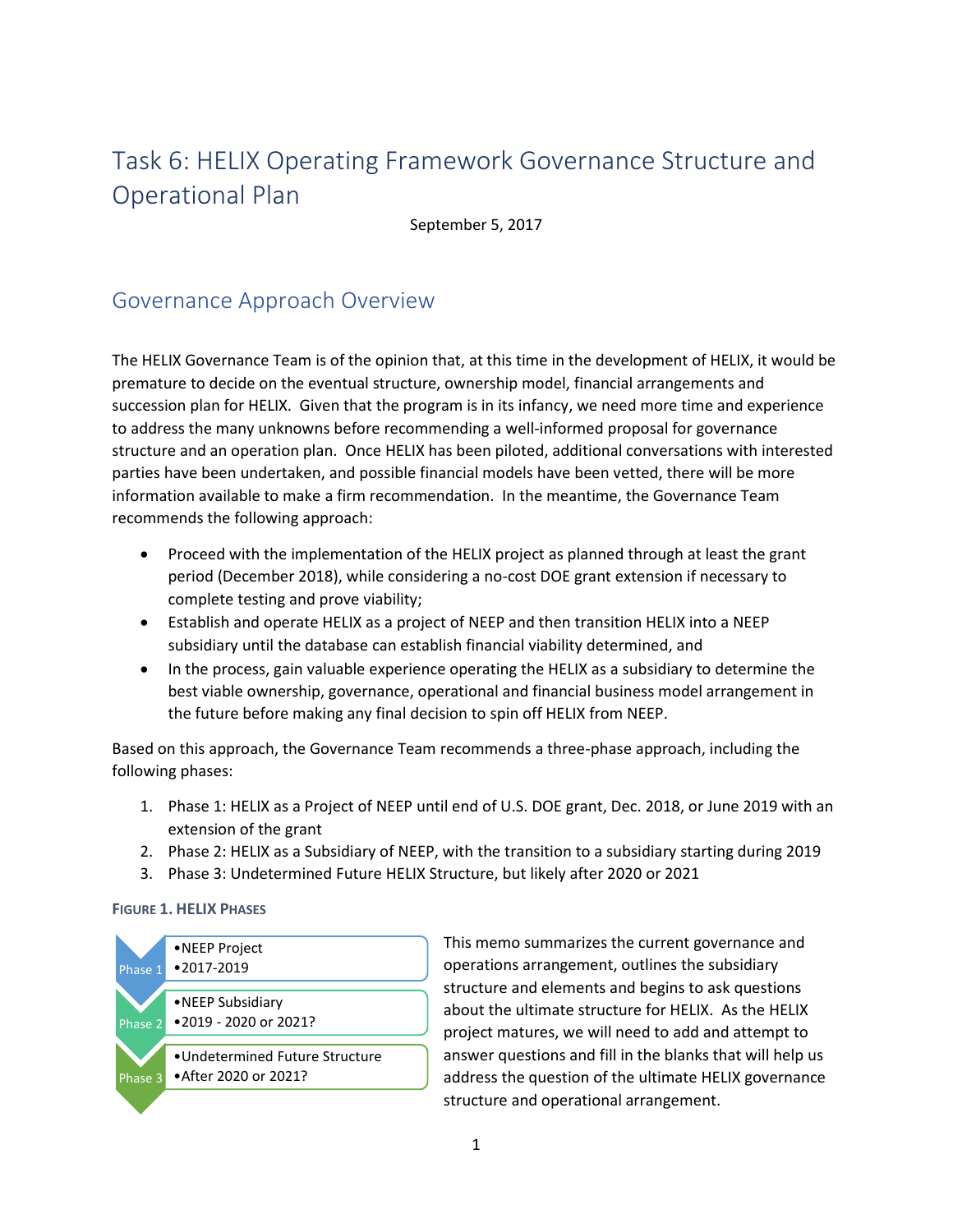## Subtask 6.1 – HELIX Governance and Ownership Structure

The background for the HELIX governance and ownership structure elements come out of the series of [memos](http://www.neep.org/files/iee-neep-helix-task-45-memo-ownership-and-governancepdf) researched and written by the Vermont Law School. . This material was used to inform the HELIX Governance Team's discussions and proposal to stage HELIX governance and operations through its project, subsidiary and ultimate spin-off structure phases, as discussed above.

The HELIX governance structure presented below provides framework details for the "Project Phase" and "Subsidiary Phase" of HELIX. We expect that experience gained through each of these initial transitional phases will then inform what the ultimate spin-off structure looks like. Until we gain more operational experience, we think it is premature to frame out what the ultimate structure will look like. However, to help think about those ultimate governance elements, we have included an initial set of questions that should be added to as HELIX evolves. The Governance Team will continue to follow the progress of HELIX and update these recommendations in the future. Eventually, the Governance Team and NEEP staff under direction of the NEEP Board will make the final approvals of the governance structure and operating procedures outlined below and developed in Task 11.

| #              | <b>Element</b>                | <b>Description/Notes</b>                                                                                                                                                                                        |  |  |
|----------------|-------------------------------|-----------------------------------------------------------------------------------------------------------------------------------------------------------------------------------------------------------------|--|--|
|                | <b>Phase 1: HELIX Project</b> |                                                                                                                                                                                                                 |  |  |
| $\mathbf 1$    | Structure                     | Grant-supported project of NEEP<br>$\bullet$                                                                                                                                                                    |  |  |
| $\overline{2}$ | <b>Grant Awarder</b>          | U.S. DOE<br>$\bullet$                                                                                                                                                                                           |  |  |
|                |                               | Ultimate project oversight<br>$\bullet$                                                                                                                                                                         |  |  |
|                |                               | State of Vermont (Public Service Department, or PSD) is HELIX<br>$\bullet$                                                                                                                                      |  |  |
|                |                               | grantee, and answers to DOE                                                                                                                                                                                     |  |  |
|                |                               | The NEEP Board of Directors answers to the PSD for the HELIX<br>$\bullet$<br>project                                                                                                                            |  |  |
|                |                               | NEEP staff answer to NEEP Board of Directors<br>$\bullet$                                                                                                                                                       |  |  |
| $\overline{3}$ | NEEP Board of                 |                                                                                                                                                                                                                 |  |  |
|                | <b>Directors</b>              | • Authority over HELIX project (during both the Project and Subsidiary                                                                                                                                          |  |  |
|                |                               | Phases) until such time in the future when HELIX is ready to spin off                                                                                                                                           |  |  |
|                |                               | and become a financially viable, self-sustaining entity                                                                                                                                                         |  |  |
|                |                               | Seeks guidance and direction from Advisory Committee                                                                                                                                                            |  |  |
| 4              | <b>HELIX Advisory</b>         | Advisory and consultative resource to the project                                                                                                                                                               |  |  |
|                | Committee                     | Information sharing & coordination                                                                                                                                                                              |  |  |
|                |                               | Supports NEEP Board of Directors with project advice and<br>$\bullet$<br>consultation until HELIX Subsidiary with its own Board of Directors<br>is formed                                                       |  |  |
|                |                               | May continue to advise the HELIX Subsidiary Board of Directors as<br>$\bullet$<br>well as the ultimate entity, depending on the makeup and interest<br>from these future entities and composition of the groups |  |  |
|                |                               | May be drawn from to form Subsidiary Board of Directors                                                                                                                                                         |  |  |
|                |                               | Members:                                                                                                                                                                                                        |  |  |
|                |                               | <b>State Energy Offices</b><br>$\circ$                                                                                                                                                                          |  |  |
|                |                               | Utilities/Program Administrators<br>$\circ$                                                                                                                                                                     |  |  |
|                |                               | <b>MLS Systems</b><br>$\circ$                                                                                                                                                                                   |  |  |

### HELIX Governance Structure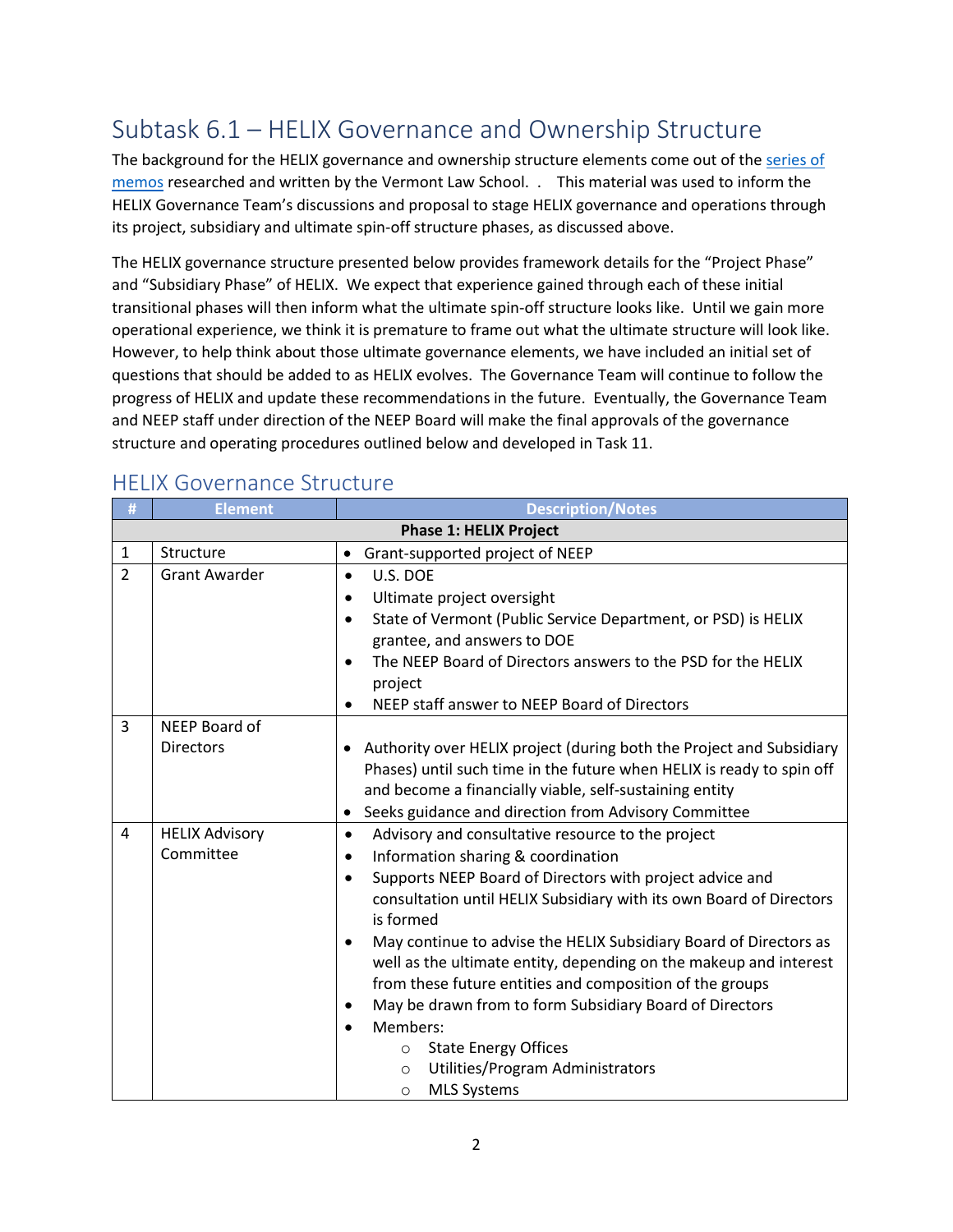| # | <b>Element</b>             | <b>Description/Notes</b>                                                      |  |  |  |
|---|----------------------------|-------------------------------------------------------------------------------|--|--|--|
|   |                            | Local/state Realtors<br>$\circ$                                               |  |  |  |
|   |                            | <b>National Association of Realtors</b><br>$\circ$                            |  |  |  |
|   |                            | Local/state appraisers<br>$\circ$                                             |  |  |  |
|   |                            | Appraisal Institute<br>$\circ$                                                |  |  |  |
|   |                            | Data Aggregators (not currently, but should consider<br>$\circ$               |  |  |  |
|   |                            | adding)                                                                       |  |  |  |
| 5 | Staff/Consultants          | NEEP staff ultimately responsible for oversight of grant<br>$\bullet$         |  |  |  |
|   |                            | deliverables to U.S. DOE                                                      |  |  |  |
|   |                            | Vermont Department of Public Service<br>٠                                     |  |  |  |
|   |                            | Vermont Energy Investment Corp<br>$\bullet$                                   |  |  |  |
|   |                            | <b>Energy Futures Group</b><br>$\bullet$                                      |  |  |  |
|   |                            | Sustainable Real Estate Consulting Services<br>$\bullet$                      |  |  |  |
|   |                            | <b>VermontWise Energy Services</b><br>$\bullet$                               |  |  |  |
|   |                            | Vermont Law School<br>$\bullet$                                               |  |  |  |
|   |                            | <b>A3P Strategies</b><br>$\bullet$                                            |  |  |  |
|   |                            | <b>Clearly Energy</b><br>٠                                                    |  |  |  |
| 6 | Partners/Stakeholders      | <b>State Energy Offices</b><br>$\bullet$                                      |  |  |  |
|   |                            | <b>NASEO</b><br>٠                                                             |  |  |  |
|   |                            | U.S. DOE<br>$\bullet$                                                         |  |  |  |
|   |                            | <b>CSRA (DOE consultants)</b><br>$\bullet$                                    |  |  |  |
|   |                            | <b>MLS Systems</b>                                                            |  |  |  |
|   |                            | Realtors<br>$\bullet$                                                         |  |  |  |
|   |                            | Appraisers<br>$\bullet$                                                       |  |  |  |
|   |                            | Data Aggregators                                                              |  |  |  |
|   |                            | <b>Software Providers</b>                                                     |  |  |  |
|   |                            | <b>Clean Energy Advocates</b><br>$\bullet$                                    |  |  |  |
|   |                            | <b>Phase 2: HELIX Subsidiary</b>                                              |  |  |  |
| 7 | Organizational             | Subsidiary of NEEP (the "Parent")<br>$\bullet$                                |  |  |  |
|   | Structure                  | Owned in whole by NEEP<br>$\bullet$                                           |  |  |  |
|   |                            | As the parent of the subsidiary, the NEEP Board has the ultimate<br>$\bullet$ |  |  |  |
|   |                            | responsibility and authority; if they have power to create                    |  |  |  |
|   |                            | subsidiary, then they have the power to spin off.                             |  |  |  |
|   |                            | As an entity formed with federal funding, the structure must<br>٠             |  |  |  |
|   |                            | comply with any federal rules pertaining to products created with             |  |  |  |
|   |                            | federal funds                                                                 |  |  |  |
|   |                            | 501(c)3 non-profit, following NEEP's status                                   |  |  |  |
|   |                            | Maintaining non-profit status provides multiple benefits as                   |  |  |  |
|   |                            | outlined by Vermont Law School in 4/6/17 Task 4.5 Memo                        |  |  |  |
|   |                            |                                                                               |  |  |  |
| 8 | <b>Subsidiary Elements</b> | Furthers the Parent's non-profit purposes and mission<br>$\bullet$            |  |  |  |
|   |                            | Related business activity, consistent with Parent's purpose                   |  |  |  |
|   |                            | Subsidiary benefits from Parent's non-profit status (i.e., not                |  |  |  |
|   |                            | subject to federal income tax)                                                |  |  |  |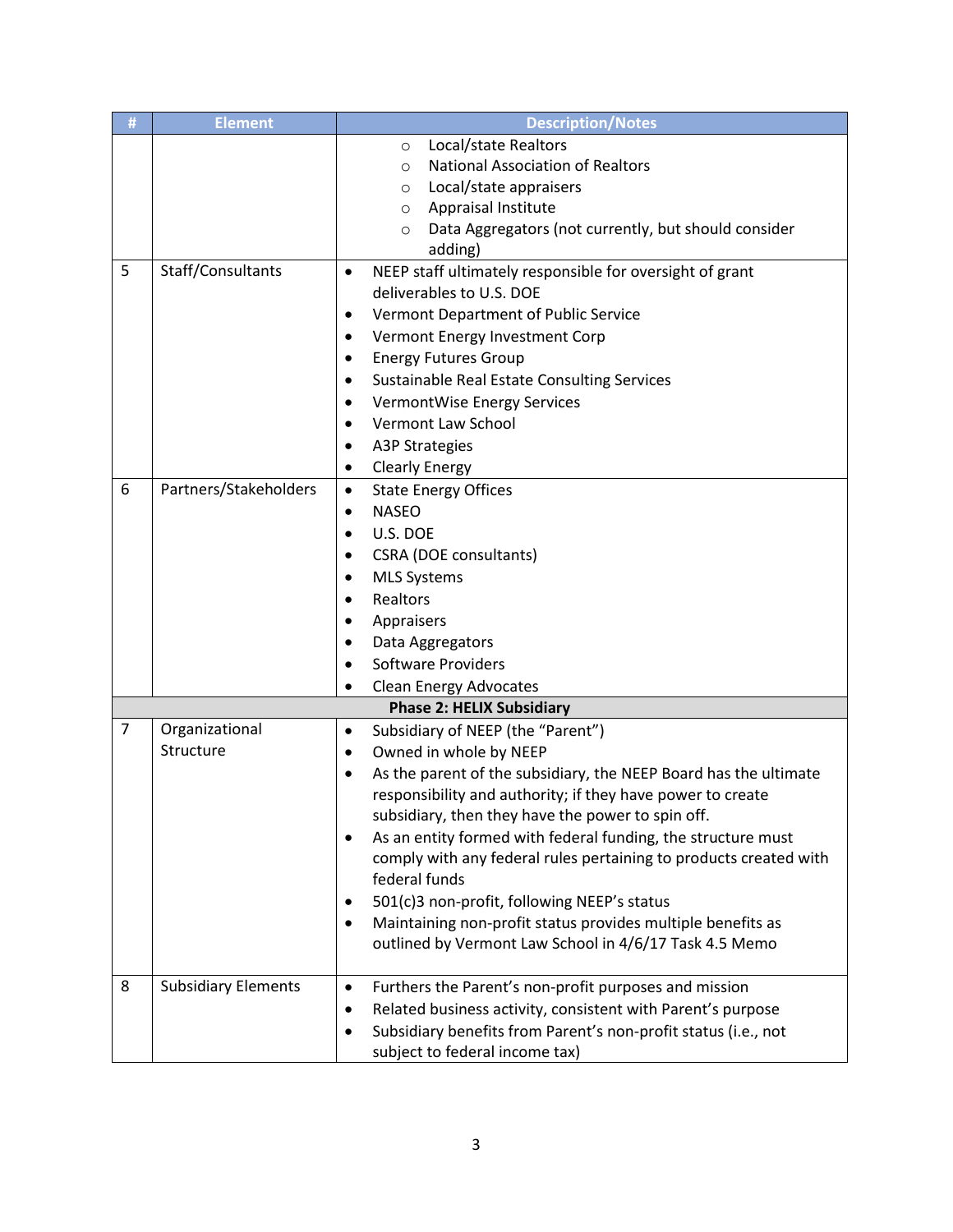| # | <b>Element</b>                                | <b>Description/Notes</b>                                                                                                                                                                                                                                                                                                                                                                                                                                                                                                                                                                                                                                                                                                                                                                                                                                                                                                                                                                                                                                                                                                                                                                                                                                                                                                                                                                                                                             |  |  |
|---|-----------------------------------------------|------------------------------------------------------------------------------------------------------------------------------------------------------------------------------------------------------------------------------------------------------------------------------------------------------------------------------------------------------------------------------------------------------------------------------------------------------------------------------------------------------------------------------------------------------------------------------------------------------------------------------------------------------------------------------------------------------------------------------------------------------------------------------------------------------------------------------------------------------------------------------------------------------------------------------------------------------------------------------------------------------------------------------------------------------------------------------------------------------------------------------------------------------------------------------------------------------------------------------------------------------------------------------------------------------------------------------------------------------------------------------------------------------------------------------------------------------|--|--|
|   |                                               | With separate Boards of Directors, both the Parent's and<br>$\bullet$<br>Subsidiary's Boards can be protected from debts and liability, with<br>proper corporate separateness established<br>Subsidiary can attract separate grants and contributions that the<br>$\bullet$<br>Parent cannot<br>NEEP can financial supporting the subsidiary and associated<br>$\bullet$<br>operational costs, legal fees, sales and marketing, IT costs, etc.,<br>and will need to determine adequate funding.<br>Subsidiary's staff and board can have separate expertise from<br>$\bullet$<br>Parent's staff and board<br>Can ease future transferring of ownership to employees or<br>$\bullet$<br>another party<br>Parent approves Articles of Incorporation and Bylaws and any<br>future amendments<br>Parent appoints Subsidiary Board of Directors and has right to<br>$\bullet$<br>remove any without cause at any time<br>Parent and Subsidiary maintain separate books, accounts, minutes,<br>$\bullet$<br>tax returns, etc.<br>Staff can be shared between Parent and Subsidy<br>$\bullet$<br>Net earnings from Subsidiary can be transferred to the Parent as a<br>$\bullet$<br>contribution<br>Parent can provide management, administration, accounting and<br>$\bullet$<br>staffing services to Subsidiary at cost or less<br>Parent can make contributions to Subsidiary as debt that can be<br>$\bullet$<br>forgiven later if desired<br>$\bullet$ |  |  |
| 9 | <b>HELIX Subsidiary Board</b><br>of Directors | Based on<br>http://ww1.insightcced.org/uploads/publications/legal/720.pdf<br>Appointed by the NEEP Board of Directors<br>Should be separate individuals from NEEP Board who have specific<br>expertise that can benefit HELIX<br>Reports to NEEP Board of Directors<br>Oversees management and financial oversight of HELIX Database<br>and operations<br>Possibly comprised of representative sample of the following<br>categories, many of which could be overlapping from the current<br><b>Advisory Committee:</b><br><b>NEEP</b><br>$\circ$<br><b>States</b><br>$\circ$<br><b>MLS Systems</b><br>$\circ$<br>Data Aggregator<br>$\circ$<br>Utility/Program Administrator<br>O<br>Realtors<br>$\circ$<br>Appraiser<br>$\circ$<br>Lender<br>$\circ$<br>At-Large<br>$\circ$<br>Number of seats for each representative class to be determined                                                                                                                                                                                                                                                                                                                                                                                                                                                                                                                                                                                                      |  |  |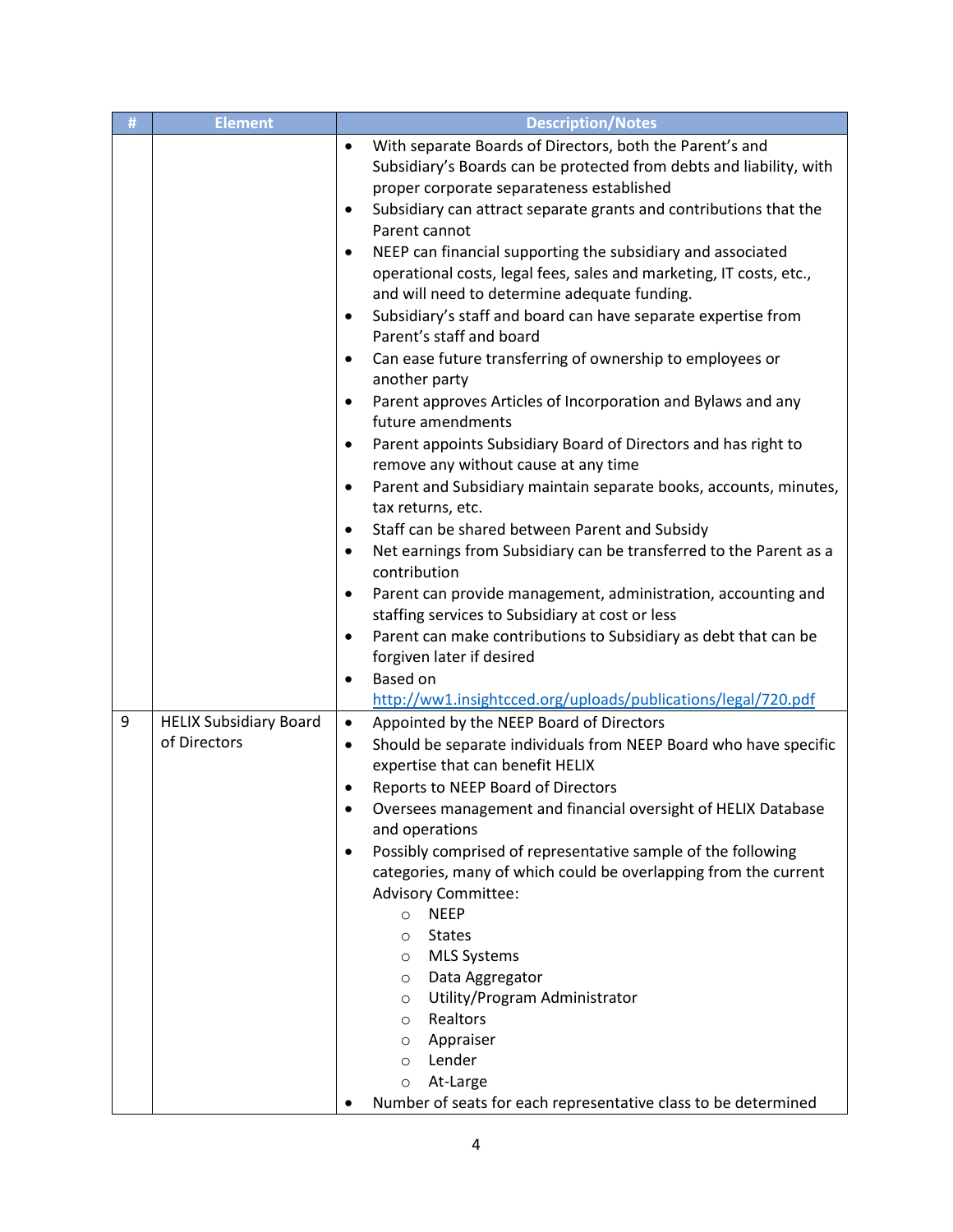| #  | <b>Element</b>                | <b>Description/Notes</b>                                                                     |  |  |
|----|-------------------------------|----------------------------------------------------------------------------------------------|--|--|
|    |                               | Equal votes per Board member<br>$\bullet$                                                    |  |  |
|    |                               | Need to establish conflict of interest provisions<br>$\bullet$                               |  |  |
| 10 | <b>HELIX Subsidiary Board</b> | Primary role is to oversee HELIX operations with a financial and<br>$\bullet$                |  |  |
|    | Role                          | strategic perspective and to determine the ultimate ownership                                |  |  |
|    |                               | and structure of the HELIX database                                                          |  |  |
|    |                               | Creates vision and mission<br>$\bullet$                                                      |  |  |
|    |                               | Sets policy direction and ensures procedures are in place<br>$\bullet$                       |  |  |
|    |                               | Determines membership classes and any associated fees<br>$\bullet$                           |  |  |
|    |                               | Will consider other possible initiatives for the subsidiary                                  |  |  |
|    |                               | As needed, committees will help carry out the activities of the<br>$\bullet$<br>organization |  |  |
|    |                               | In order to manage the HELIX Database, the Board will either:<br>$\bullet$                   |  |  |
|    |                               | 1.<br>Hire an Executive Director or Manager; or                                              |  |  |
|    |                               | Contract with a data aggregation or other firm.<br>2.                                        |  |  |
|    |                               | The Executive Director or partner firm is given a clear scope and                            |  |  |
|    |                               | role as well as limits about what she/he can undertake while                                 |  |  |
|    |                               | answering to the HELIX Board of Directors                                                    |  |  |
|    |                               | Hires and fires Executive Director or firm<br>$\bullet$                                      |  |  |
|    |                               | Maintains ownership of HELIX Database and related assets<br>$\bullet$                        |  |  |
|    |                               | Recommends if/when to spinoff, dissolve, or sell HELIX and its<br>$\bullet$                  |  |  |
|    |                               | assets                                                                                       |  |  |
| 11 | <b>HELIX Membership</b>       | Open to any entity providing HELIX services, using HELIX or<br>$\bullet$                     |  |  |
|    |                               | supporting the existence of HELIX                                                            |  |  |
|    |                               | <b>Membership Classes:</b>                                                                   |  |  |
|    |                               | <b>HELIX Providers</b><br>$\circ$                                                            |  |  |
|    |                               | <b>HELIX Users</b><br>$\circ$                                                                |  |  |
|    |                               | <b>HELIX Supporters</b><br>$\circ$                                                           |  |  |
|    |                               | Annual membership fee, varies by class                                                       |  |  |
|    |                               | Provides access to HELIX                                                                     |  |  |
|    |                               | Benefits of membership:<br>$\bullet$                                                         |  |  |
|    |                               | <b>HELIX</b> access<br>$\circ$                                                               |  |  |
|    |                               | Discounted user fees<br>O                                                                    |  |  |
|    |                               | Vote for Board representative<br>$\circ$                                                     |  |  |
|    |                               | Eligibility to run for Board seat<br>$\circ$                                                 |  |  |
| 12 | <b>Executive Director or</b>  | Executive Director/Manager is hired/fired by the HELIX Board<br>$\bullet$                    |  |  |
|    | Manager                       | Serves at the pleasure of the HELIX Board to carry out their vision,<br>$\bullet$            |  |  |
|    |                               | mission, policy direction and procedures guidance                                            |  |  |
|    |                               | Hires and fires staff and consultants<br>٠                                                   |  |  |
|    |                               | Manages all staff and the day-to-day operation of HELIX<br>٠                                 |  |  |
| 13 | Data Aggregation Firm         | Selected by the Board or Executive Director<br>$\bullet$                                     |  |  |
|    |                               | Contract arrangement to operate the HELIX database<br>٠                                      |  |  |
|    |                               | Performance-based arrangement in order to maintain relationship                              |  |  |
| 14 | Staff                         | Hired and fired by Executive Director<br>$\bullet$                                           |  |  |
|    |                               | Answer to the Executive Director                                                             |  |  |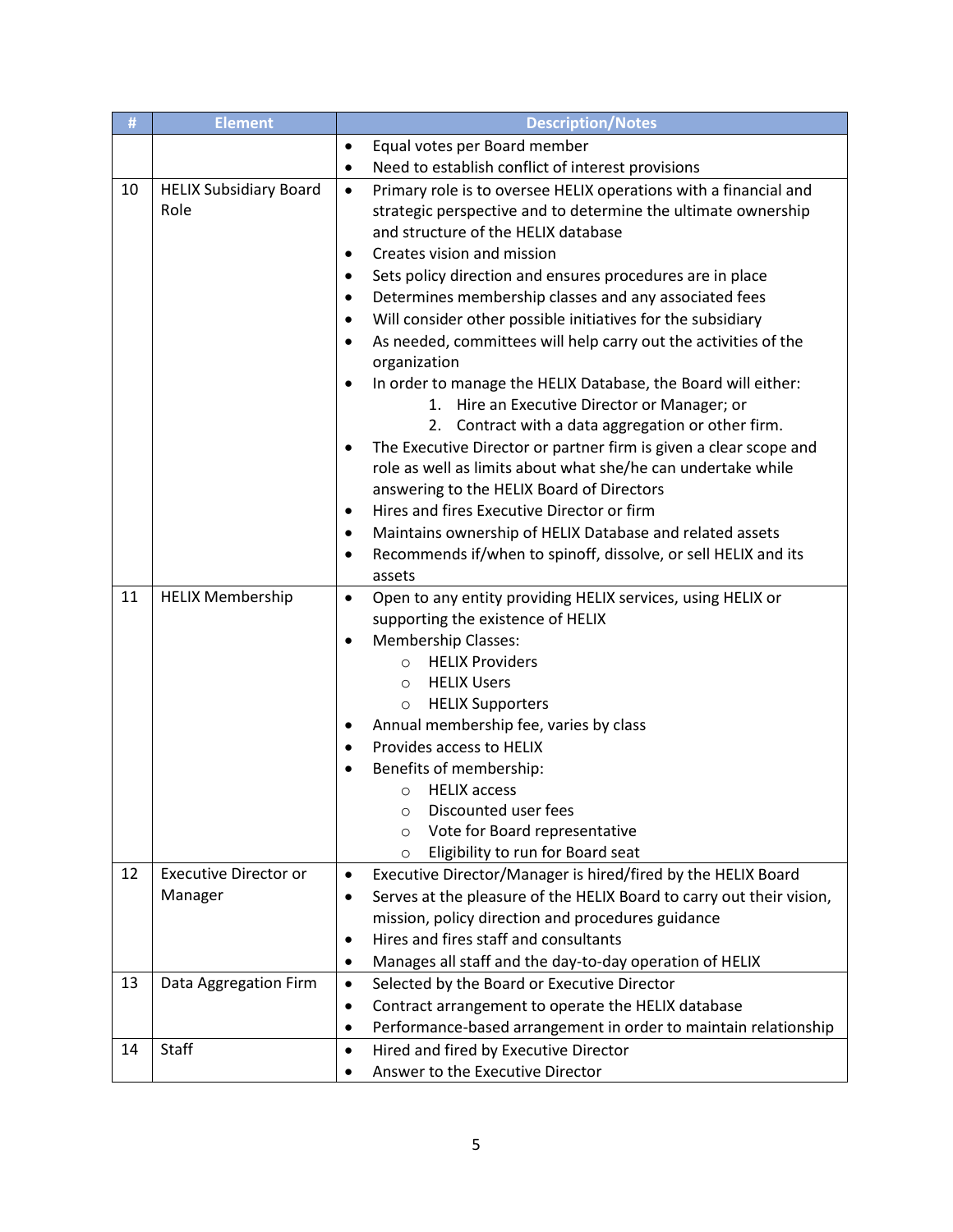#### **FIGURE 2. PROJECT GOVERNANCE STRUCTURE**



**FIGURE 3. SUBSIDIARY GOVERNANCE STRUCTURE**

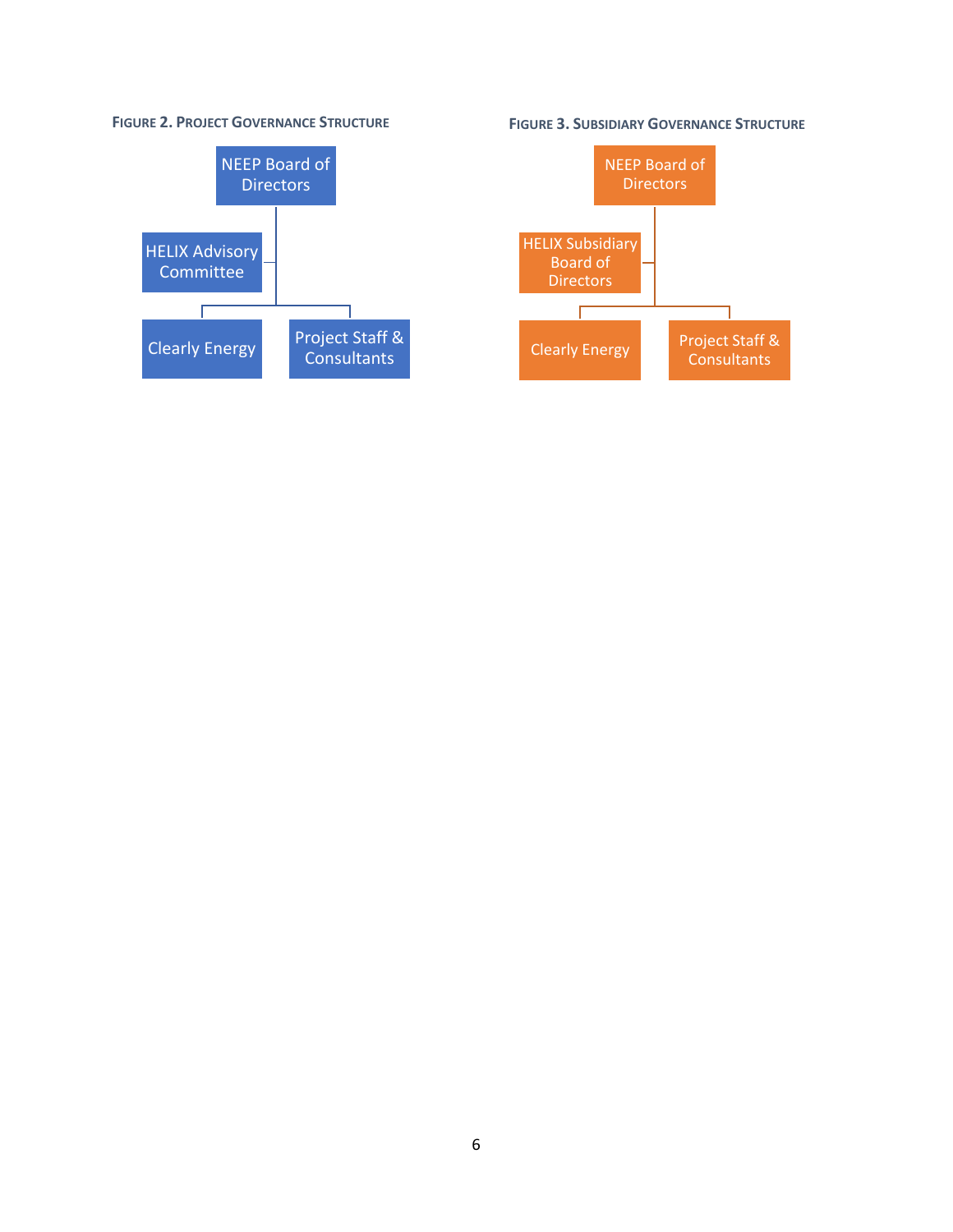### HELIX Ownership Structure

The proposed ownership structure of HELIX for each of the three phases is presented below, along with some key questions that will need to be addressed as HELIX moves through its ownership phases.

| #                                | <b>Timeframe</b> | <b>Description/Notes</b>                                                                                                                                                                                                                                                                                                                                              | <b>Key Questions</b>                                                                                                                                                                                                                                                                                                                                                                                                                                                                                                                                                                                                                                                                                                   |  |
|----------------------------------|------------------|-----------------------------------------------------------------------------------------------------------------------------------------------------------------------------------------------------------------------------------------------------------------------------------------------------------------------------------------------------------------------|------------------------------------------------------------------------------------------------------------------------------------------------------------------------------------------------------------------------------------------------------------------------------------------------------------------------------------------------------------------------------------------------------------------------------------------------------------------------------------------------------------------------------------------------------------------------------------------------------------------------------------------------------------------------------------------------------------------------|--|
|                                  |                  |                                                                                                                                                                                                                                                                                                                                                                       | <b>Phase 1: HELIX Project</b>                                                                                                                                                                                                                                                                                                                                                                                                                                                                                                                                                                                                                                                                                          |  |
| Phase<br>1                       | 2017-2019        | During the term of<br>the DOE award, NEEP<br>will retain ownership<br>rights and oversight                                                                                                                                                                                                                                                                            | 1. How does HELIX relate to other energy auto-pop<br>efforts currently under development (e.g., Pivotal in<br>N. Carolina, LBNL's PV Auto-Pop, California's efforts,<br>$etc.$ )?<br>2. What is the interest that data aggregators have in<br>HELIX?<br>Data access<br>а.<br>b. Partnership<br>Financial<br>$\mathsf{C}$ .<br>Ownership<br>d.<br>3. What are other possible revenue models for HELIX<br>and other sources of revenue?<br>How much will HELIX cost to run and what is the<br>4.<br>capital needed? Task in work plan. Develop business<br>plan/budget in Q3 2018.<br>5. Can we include eventual customers as beta testers?                                                                              |  |
| <b>Phase 2: HELIX Subsidiary</b> |                  |                                                                                                                                                                                                                                                                                                                                                                       |                                                                                                                                                                                                                                                                                                                                                                                                                                                                                                                                                                                                                                                                                                                        |  |
| Phase<br>2                       | 2019-2020?       | As HELIX becomes<br>$\bullet$<br>more independent<br>and the future<br>development<br>becomes clearer,<br>HELIX is setup as a<br>wholly-owned<br>subsidiary of NEEP<br>The ultimate<br>$\bullet$<br>structure post-NEEP<br>will need to be<br>determined before<br>spinning off.<br>Need to ensure HELIX<br>$\bullet$<br>is self-sufficient and<br>financially viable | 1. How can we best determine the value of HELIX in<br>the real estate marketplace and by jurisdictions with<br>an interest in promoting energy information?<br>a. What might they be willing to pay for this<br>data?<br>2. When HELIX is spun off, what other products or<br>services can it provide to benefit the customer base<br>that it has developed and further its mission impact?<br>What are the operational costs? What are our<br>3.<br>break-even costs? Parse out total costs, per<br>customer costs, data point costs? (Q1 2018 start<br>figuring out).<br>4.<br>Design, develop and figure out how to pay for HELIX<br>and reach out to potential customers/funders; who<br>are our potential clients |  |
|                                  |                  | before spun off.                                                                                                                                                                                                                                                                                                                                                      | If HELIX isn't making money by end of grant period,<br>5.<br>then how long is NEEP willing to keep subsidizing?<br>Is the expectation that HELIX will be financially self-<br>6.<br>sufficient by the end of the award? If so, there<br>should be a written plan for getting to that point. If<br>not, there should be a written plan for<br>contingencies.                                                                                                                                                                                                                                                                                                                                                            |  |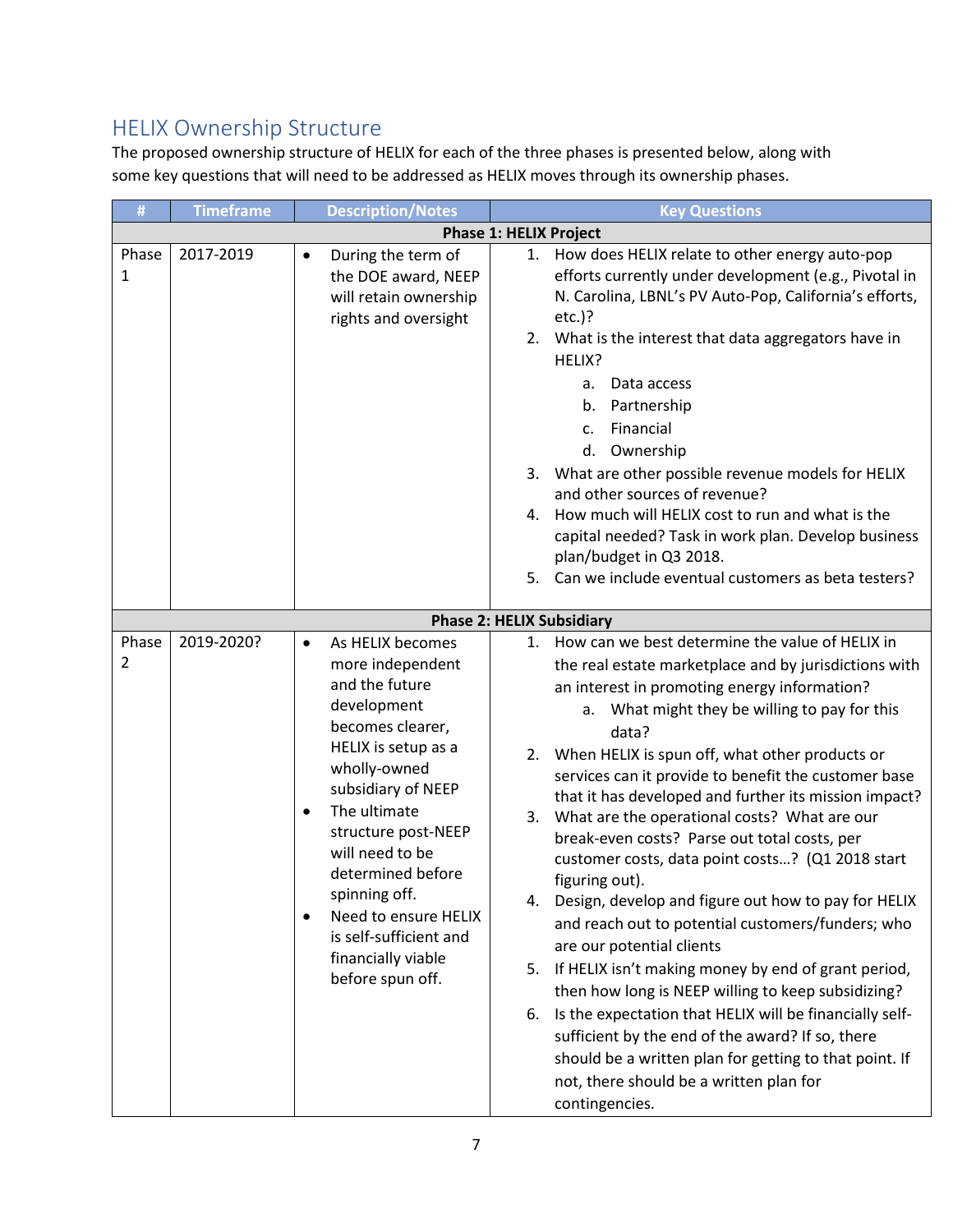|            |            |                                                                                                                                                                                                                                                                                                                                                                                                                                                                                                                                                 | 8.       | 7. What is the revenue model if HELIX is not self-<br>sufficient at end of grant period or can't find<br>another funding source?<br>What happens if there is no future viability? Wind-<br>down procedure, disposition of data that had been<br>collected? How far to get into contingency details? |
|------------|------------|-------------------------------------------------------------------------------------------------------------------------------------------------------------------------------------------------------------------------------------------------------------------------------------------------------------------------------------------------------------------------------------------------------------------------------------------------------------------------------------------------------------------------------------------------|----------|-----------------------------------------------------------------------------------------------------------------------------------------------------------------------------------------------------------------------------------------------------------------------------------------------------|
|            |            | <b>Phase 3: Undetermined Ultimate HELIX Structure</b>                                                                                                                                                                                                                                                                                                                                                                                                                                                                                           |          |                                                                                                                                                                                                                                                                                                     |
| Phase<br>3 | Post-2020? | Timing and structure<br>$\bullet$<br>to be determined by<br><b>HELIX Subsidiary</b><br>Board of Directors,<br>then approved by<br>NEEP Board of<br><b>Directors</b><br>Premature to<br>determine timing and<br>ultimate structure at<br>this point<br>in order to avoid<br>future potential<br>conflict, the NEEP<br>Board should make a<br>statement early on of<br>its intention to spin<br>HELIX off at the<br>advice of the HELIX<br>Board. This could<br>become particularly<br>important if/when<br><b>HELIX starts to make</b><br>money. | 1.<br>2. | When is the right time to ultimately spin off HELIX<br>from NEEP?<br>What organizations and ultimately who is interested<br>in HELIX? What benefits do they derive? How much<br>might they pay for this product/service?                                                                            |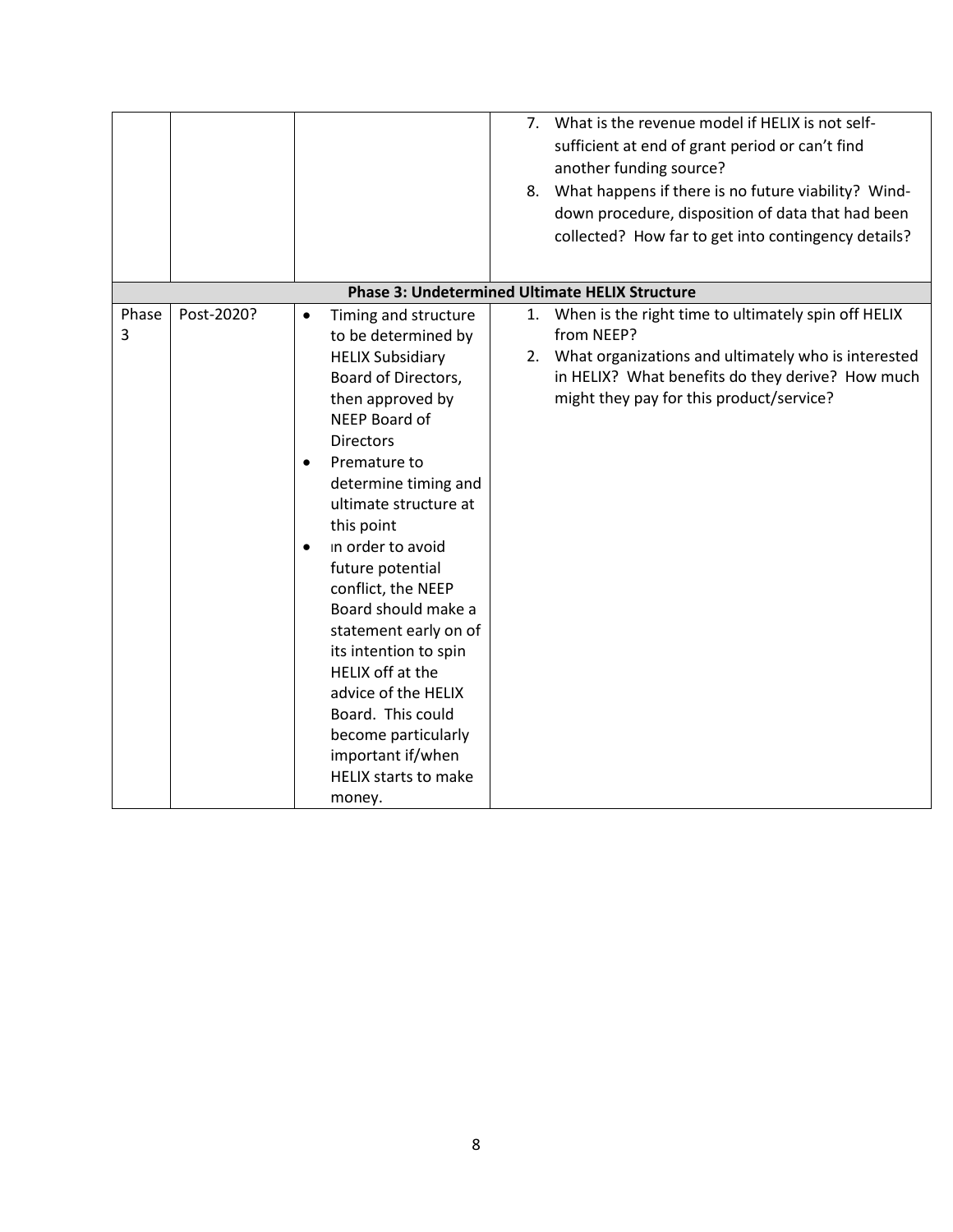# Subtask 6.2 – HELIX Operational Plan

The Operational Plan should be developed as the HELIX Database is field-tested and decisions are made about who will ultimately own and implement the system in the field post-NEEP. If HELIX is to be operated by a data aggregation firm, operations should follow their existing arrangements and procedures. If HELIX is going to be maintained by staff of a new non-profit organization, an entire new operational plan and model will need to be developed. The Operational Plan shall remain a work in progress until HELIX is more fully developed.

### HELIX Operational Plan

| #              | <b>Element</b>                       | <b>Description/Notes</b>                                                                                                                                                                                                                                                                                                                                                                                                                                                                                                                                                                                                                                                                |  |
|----------------|--------------------------------------|-----------------------------------------------------------------------------------------------------------------------------------------------------------------------------------------------------------------------------------------------------------------------------------------------------------------------------------------------------------------------------------------------------------------------------------------------------------------------------------------------------------------------------------------------------------------------------------------------------------------------------------------------------------------------------------------|--|
|                | <b>Phase 1: HELIX Project</b>        |                                                                                                                                                                                                                                                                                                                                                                                                                                                                                                                                                                                                                                                                                         |  |
| $\mathbf{1}$   | Revenue Model                        | Pilot operations and test procedures<br>$\bullet$<br>Avoid charging during project phase until HELIX works and<br>$\bullet$<br>value is proven<br>Maintaining non-profit status will allow for receiving grants<br>$\bullet$<br>and general support in the future, if needed<br>Need to understand the value HELIX brings to the market and<br>$\bullet$<br>stakeholders to determine the best revenue model. The<br>operations plan will help create independence and determine<br>how to proceed                                                                                                                                                                                      |  |
| $\overline{2}$ | Members                              | Explore interest in users becoming members of HELIX<br>$\bullet$<br>If interest, could offer a free membership to utilities,<br>$\circ$<br>states and others who choose to support the<br>existence of HELIX                                                                                                                                                                                                                                                                                                                                                                                                                                                                            |  |
| $\overline{3}$ | Populating the Database<br>with Data | Responsibility of ClearlyEnergy initially<br>$\bullet$<br>While the HELIX structure will be initially established and<br>$\bullet$<br>populated, in order to maintain the value of the HELIX<br>Database, arrangements to ensure timely, clean and accurate<br>energy data will be paramount<br>Data consistency and privacy provisions will need to be<br>$\bullet$<br>established and maintained for each state<br>When a new score is entered into the database for a specific<br>$\bullet$<br>address that already has a score on file, the old score will<br>need to be archived. Users should be able to access archived<br>scores to see improvements made over time by address. |  |
| 4              | Reporting                            | Regular reports on data in/out/used to the HELIX team,<br>$\bullet$<br>advisory committee, NEEP Board and others                                                                                                                                                                                                                                                                                                                                                                                                                                                                                                                                                                        |  |
|                |                                      | <b>Phase 2: HELIX Subsidiary</b>                                                                                                                                                                                                                                                                                                                                                                                                                                                                                                                                                                                                                                                        |  |
| 5              | Revenue Model                        | Limit charging fees until HELIX operations and the value of its<br>$\bullet$<br>data is proven<br>Consider offering basic data values for free (e.g. HEScore) but<br>$\bullet$<br>then charge for access to the more detailed data (e.g.,<br>certifications or estimated annual energy use) or consider<br>scaling per user or by the amount of data entered. Answer in<br>early 2018, post-pilot testing.<br>Explore charging for support, membership and use                                                                                                                                                                                                                          |  |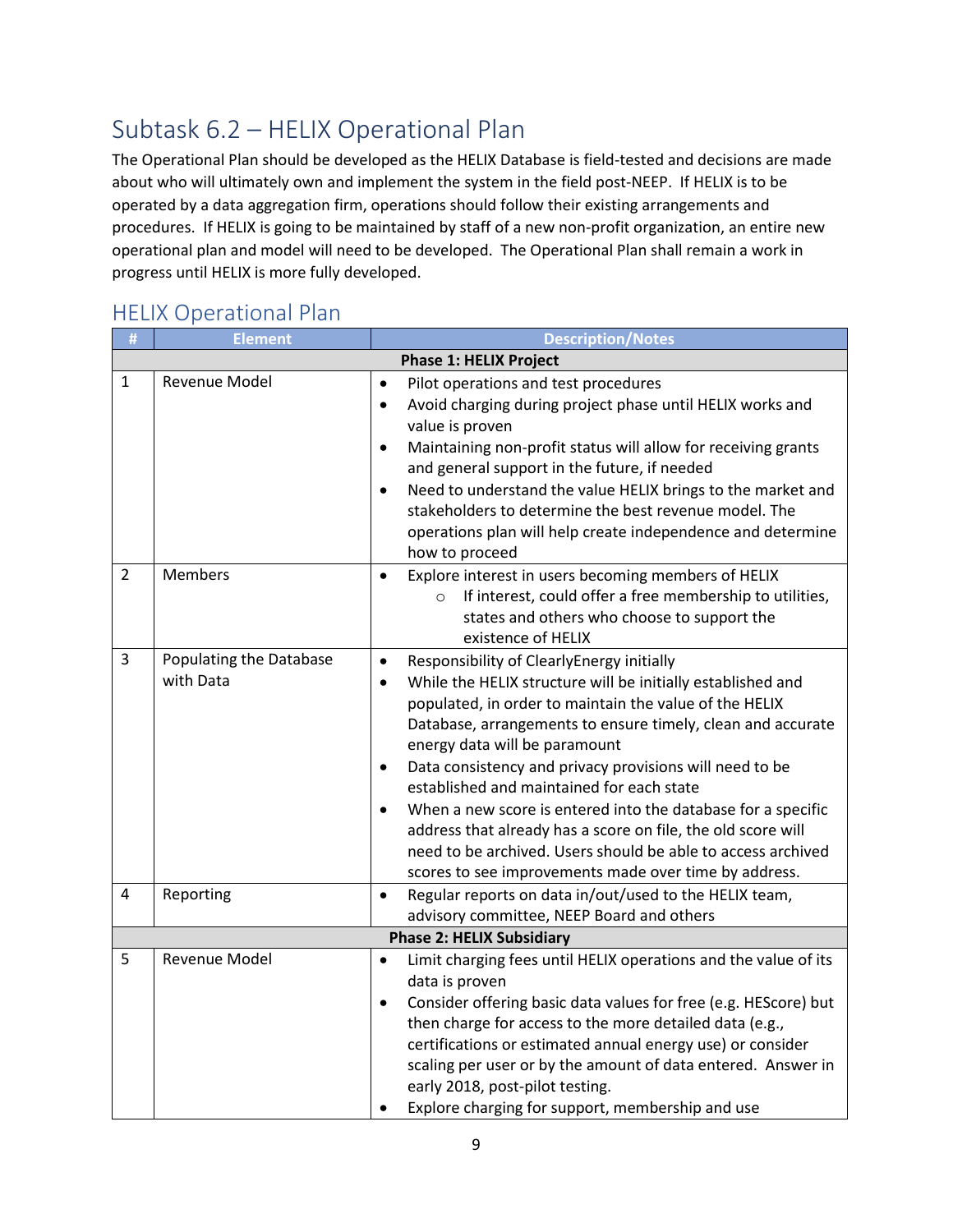|                |                         |                                                        | Sales of licenses could generate revenue<br>$\circ$                  |  |  |  |
|----------------|-------------------------|--------------------------------------------------------|----------------------------------------------------------------------|--|--|--|
|                |                         |                                                        | Organizations could pay an annual license fee for all<br>$\circ$     |  |  |  |
|                |                         |                                                        | their members                                                        |  |  |  |
|                |                         |                                                        | Individual license fees<br>$\Omega$                                  |  |  |  |
|                |                         |                                                        | Annual relicensing<br>$\circ$                                        |  |  |  |
|                |                         |                                                        | Maintaining non-profit status will also allow for receiving          |  |  |  |
|                |                         |                                                        | grants and general support if needed                                 |  |  |  |
|                |                         | $\bullet$                                              | Determine the break-even point for HELIX revenue                     |  |  |  |
|                |                         |                                                        | Determine the operation cost estimates by Clearly Energy             |  |  |  |
|                |                         |                                                        | once HELIX has been created.                                         |  |  |  |
| 6              | <b>Members</b>          | $\bullet$                                              | Explore interest in users becoming members of HELIX                  |  |  |  |
|                |                         |                                                        | If interest, could offer a free membership to utilities,<br>$\circ$  |  |  |  |
|                |                         |                                                        | states and others who choose to support the                          |  |  |  |
|                |                         |                                                        | existence of HELIX                                                   |  |  |  |
|                |                         |                                                        | Transition to charging for membership over time<br>O                 |  |  |  |
|                |                         |                                                        | If no interest in becoming a member, could just offer<br>$\circ$     |  |  |  |
|                |                         |                                                        | access to HELIX data for free initially, but then charge             |  |  |  |
|                |                         |                                                        | for use of the data from HELIX over time as the                      |  |  |  |
|                |                         |                                                        | database fills out                                                   |  |  |  |
|                |                         |                                                        | Offer members a discount for data access<br>$\circ$                  |  |  |  |
|                |                         |                                                        | Track over time<br>$\circ$                                           |  |  |  |
| $\overline{7}$ | License for Data Access | $\bullet$                                              | Licenses provide access to the HELIX database and ability to         |  |  |  |
|                |                         |                                                        | extract data                                                         |  |  |  |
|                |                         |                                                        | Membership organizations (e.g., state Realtors<br>$\circ$            |  |  |  |
|                |                         |                                                        | Association) could license for access for all their                  |  |  |  |
|                |                         |                                                        | members                                                              |  |  |  |
|                |                         |                                                        | Individuals (e.g., municipalities, individual businesses)<br>$\circ$ |  |  |  |
|                |                         |                                                        | could pay a reduced access fee                                       |  |  |  |
|                |                         | ٠                                                      | Initial and then annual renewal to provide access                    |  |  |  |
|                |                         |                                                        | Specifies any access limits, privacy provisions, and other           |  |  |  |
|                |                         |                                                        | arrangements                                                         |  |  |  |
| 8              | Licensees               | $\bullet$                                              | Need to explain how supporters benefit from financially              |  |  |  |
|                |                         | supporting HELIX. What does their membership get them? |                                                                      |  |  |  |
|                |                         | <b>Membership Classes:</b>                             |                                                                      |  |  |  |
|                |                         | <b>HELIX Providers</b><br>$\circ$                      |                                                                      |  |  |  |
|                |                         |                                                        | <b>HELIX Users</b><br>$\circ$                                        |  |  |  |
|                |                         |                                                        | <b>HELIX Supporters</b><br>O                                         |  |  |  |
|                |                         |                                                        | Annual membership fee, varies by class                               |  |  |  |
|                |                         |                                                        | <b>Potential members:</b>                                            |  |  |  |
|                |                         |                                                        | MLS systems<br>$\circ$                                               |  |  |  |
|                |                         |                                                        | Data aggregators<br>$\circ$                                          |  |  |  |
|                |                         |                                                        | Real estate professionals<br>$\circ$                                 |  |  |  |
|                |                         |                                                        | Appraisers<br>$\circ$                                                |  |  |  |
|                |                         |                                                        | Lenders<br>$\circ$                                                   |  |  |  |
|                |                         |                                                        | Municipalities<br>$\circ$                                            |  |  |  |
|                |                         |                                                        | <b>Energy information firms</b><br>$\circ$                           |  |  |  |
|                |                         |                                                        | State governments<br>$\circ$                                         |  |  |  |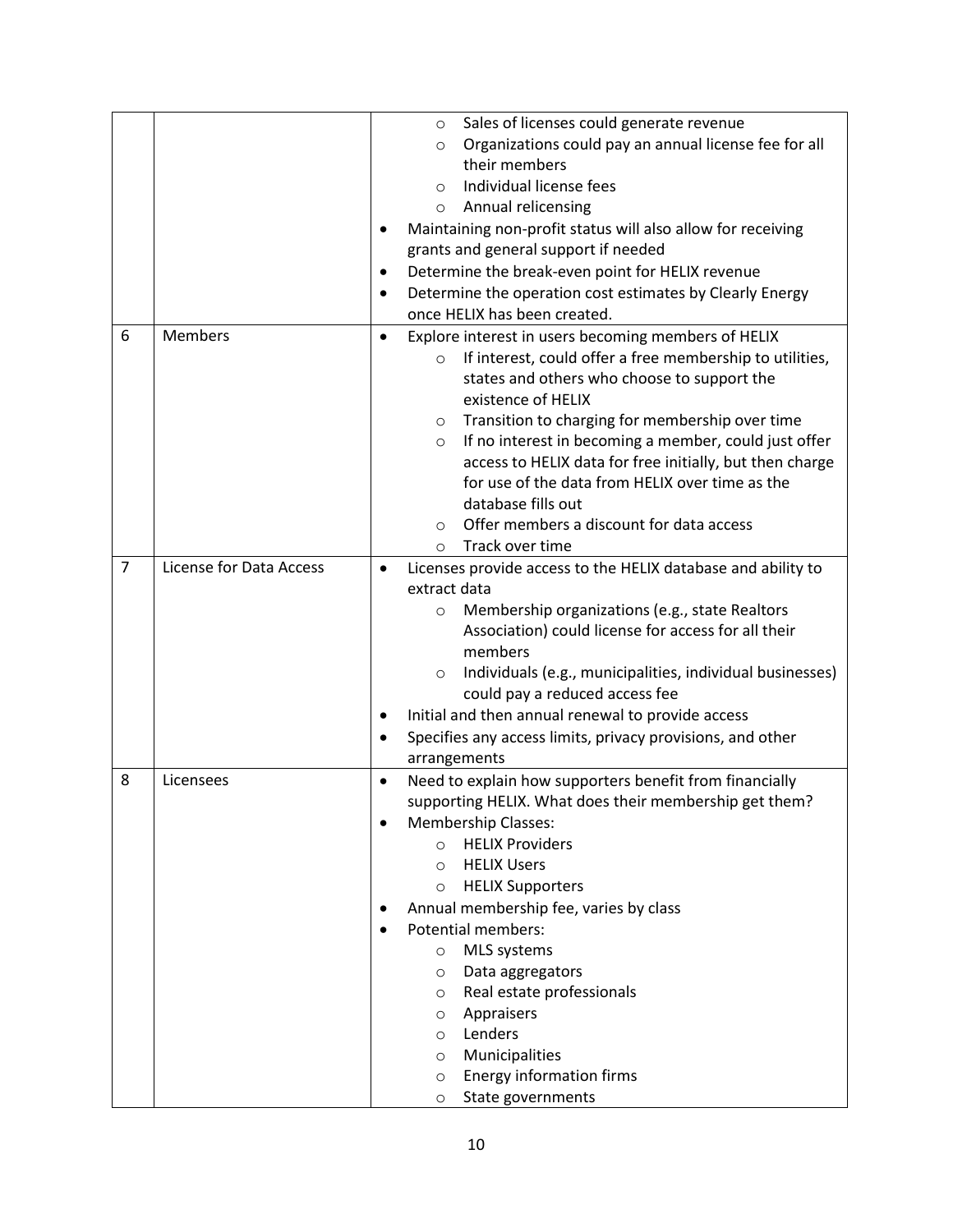|    |                                                     | <b>Building Departments</b><br>$\circ$                                                                                                                                                                                                                     |  |  |
|----|-----------------------------------------------------|------------------------------------------------------------------------------------------------------------------------------------------------------------------------------------------------------------------------------------------------------------|--|--|
| 9  | Access                                              | Access limitations detailed in licenses<br>$\bullet$                                                                                                                                                                                                       |  |  |
|    |                                                     | Access to just a score or the full report associated with the<br>$\bullet$                                                                                                                                                                                 |  |  |
|    |                                                     | score needs to be determined too.                                                                                                                                                                                                                          |  |  |
| 10 | Populating the Database<br>with Data                | Responsibility transitions from ClearlyEnergy to aggregators<br>$\bullet$<br>working with MLSs                                                                                                                                                             |  |  |
|    |                                                     | While the HELIX structure will be initially established and<br>$\bullet$<br>populated, in order to maintain the value of the HELIX<br>Database, arrangements to ensure timely, clean and accurate<br>energy data will be paramount                         |  |  |
|    |                                                     | Data consent and privacy provisions will need to be<br>٠<br>maintained for each state                                                                                                                                                                      |  |  |
|    |                                                     | When a new score is entered into the database for an<br>$\bullet$<br>address that already has a score on file, the old score will<br>need to be archived. Users should be able to access archived<br>scores to see improvements made over time by address. |  |  |
| 11 | Reporting                                           | Regular reports on data in/out/used to the HELIX Board and<br>٠<br>others                                                                                                                                                                                  |  |  |
|    | <b>Phase 3: Undetermined Future HELIX Structure</b> |                                                                                                                                                                                                                                                            |  |  |
| 12 | <b>Operational Detail</b>                           | TBD                                                                                                                                                                                                                                                        |  |  |